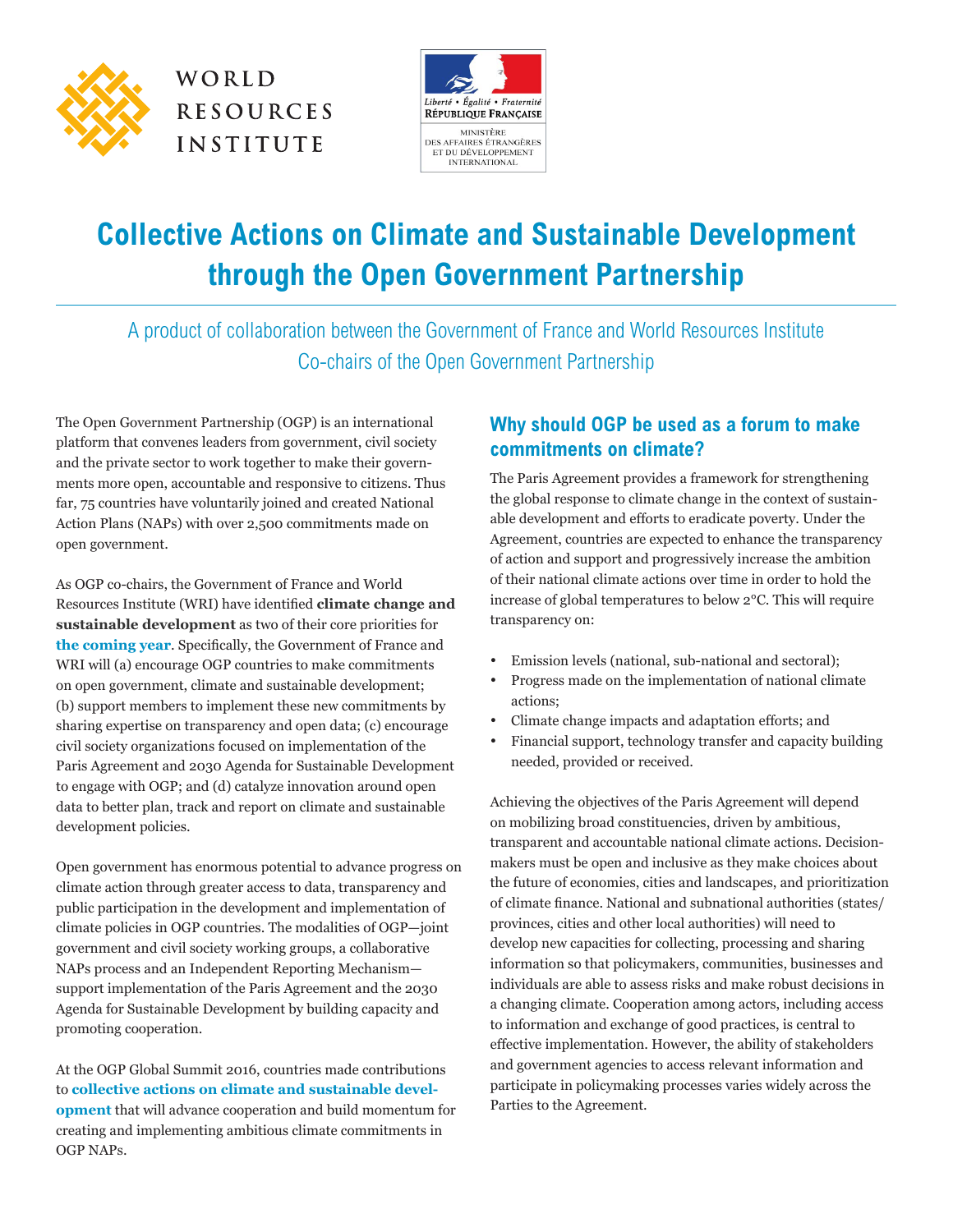OGP can help national and subnational actors overcome these governance barriers, improve public participation in decisionmaking processes, promote open data and provide a platform to share experiences, good practices and appropriate tools to build institutional capacity.

Open data is a driver for climate innovation, allowing for informed sectoral policy development and creating opportunities for civil society to hold government authorities accountable. It allows the private sector to identify investment opportunities to drive transformation and enables cutting-edge research to be applied to decision-making. Similarly, open data can help to build the capacity of the most vulnerable countries to use the best available tools to adapt to short- and long-term climate impacts, assess risks and make robust decisions in a changing climate.

While implementation of the Paris Agreement will remain under the United Nations Framework Convention on Climate Change (UNFCCC), **governments can accelerate progress on implementation of the Paris Agreement by making climate commitments in their OGP NAPs. Municipal and regional governments can adopt a similar approach at the local level under the OGP Subnational Government Pilot Program.**

#### **Current OGP climate commitments**

A number of OGP members have already incorporated climate commitments in their respective NAPs, which serve as examples for other countries. These include:

- **1. France:** Its **[2015–2016 NAP](http://www.opengovpartnership.org/sites/default/files/2015%2007%2009_Plan%20gouvernement%20ouvert%20EN%20Version%20Finale_0.pdf)** committed to involve civil society in the COP21 conference and promote transparency regarding the agenda and negotiations; invest in opening datasets and creating visualizations related to climate and sustainable development; provide data, models and simulators regarding climate and energy transition on **[the](http://www.data.gouv.fr)  [platform](http://www.data.gouv.fr)**; release and publish data from impact assessment; initiate new collaborations with civil society to develop innovative solutions to meet the challenges of climate change; and organize open dialogue between stakeholders in climate change. France has created **[DRIAS](http://www.drias-climat.fr)**, a Météo-France-led project that opens data, models and simulations related to adaptation to climate change effects.
- **2. Honduras:** Its **[2016–2018 NAP](http://www.opengovpartnership.org/sites/default/files/Honduras_AP3_2016.pdf)** commits to ensuring citizen participation and collective action in the design and implementation of the National Plan on Climate Change. Honduras also intends to build an electronic platform, where citizens will be able to submit proposals to its next climate action plan. It also commits to strengthening community resilience by leveraging technology to improve early warning systems, to identify threats in consultation with affected populations and to monitor disaster risk.
- **3. Kenya:** Its **[2016–2018 NAP](http://www.opengovpartnership.org/sites/default/files/Kenya_AP2_2016_0.pdf)** commits to create a transparent, participatory environment for the implementation of its recently enacted Climate Change Act 2016. This will include the establishment of the multistakeholder Climate Change Council and Climate Change Directorate. The Kenyan government will open up its forestry datasets to civil society and promote the development and public use of accessible, data-drive applications.
- **4. Macedonia:** Its **[2016–2018 NAP](http://www.opengovpartnership.org/country/macedonia/action-plan)** commits to developing national climate policies in a transparent, participatory manner. Macedonia will also provide open access to national databases that show the amounts and sources of greenhouse gas emissions, including: information and data on climate change effects, relevant climate scenarios and climate change mitigation. It also commits to establish appropriate legal and regulatory frameworks for the private sector to deliver data relevant to climate change.
- **5. Mexico:** Mexico has made climate commitments in each of its last two NAPs.
	- a. In its **[2013–2014 NAP](http://www.opengovpartnership.org/country/mexico/action-plan), Mexico committed to** strengthening the collection of data on the environment and climate change to improve public policy decisionmaking, prioritizing the availability of statistical and geographical information in open formats.
	- b. In its **[2016–2018 NAP,](http://www.opengovpartnership.org/sites/default/files/Mexico_Plan-de-Accion-2016-2018.pdf)** Mexico committed to reducing vulnerability and risks associated with climate variability by publishing all relevant information related to climate change impacts, including the Ministry of Interior's risk atlas, the National Institute of Ecology and Climate Change's vulnerability atlas, projects registered with the National Infrastructure Program, assessments of environmental change, permits changes in land use, etc., through the Inter-ministerial Commission on Climate Change.
- **6. Sierra Leone:** Its **[2016–2018 NAP](http://www.opengovpartnership.org/country/sierra-leone/action-plan)** commits to provide user-friendly open data and information on climaterelated action, including early warning information and a publicly available database to track implementation of its commitments.
- **7. United States:** Its **[2015–2016 NAP](http://www.opengovpartnership.org/sites/default/files/final_us_open_government_national_action_plan_3_0_0.pdf)** commits to promote open climate data around the globe by (a) working with other arctic council member countries to "inventory relevant government data and publish a list of datasets that are public or can be made public"; (b) stimulating partnerships and innovation by leveraging climate-relevant open data to support national climate change preparedness; (c) filling critical data gaps such as the publicly available highresolution Digital Elevation Model of the Arctic and other landscapes while looking towards creating similar resources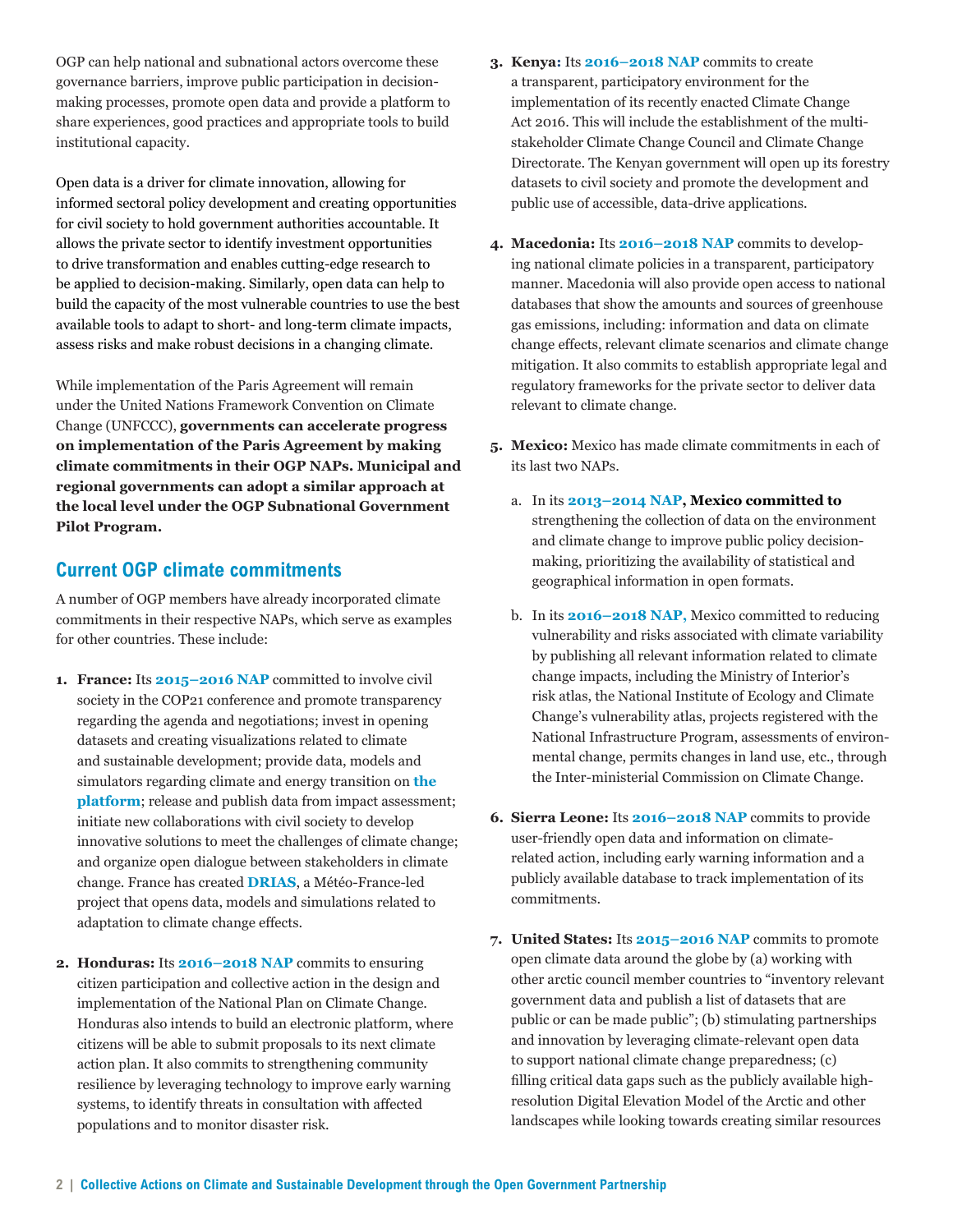for areas of the world where high-resolution publicly available data do not yet exist; and (d) creating a National Integrated Heat Health Information System, a heat early-warning system that will enable public preparation and response.

- **8. Jordan:** Its **[2016–2018 NAP](https://www.opengovpartnership.org/country/jordan/action-plan)** commits to developing transparent and participatory policies regarding climate change challenges to improve access to relevant climate change information, build the capacity of its institutions to respond, and better enable the Jordanian public to hold the government accountable in providing services and limiting risks.
- **9. Tunisia:** Its **[2016–2018 NAP](https://www.opengovpartnership.org/country/tunisia/action-plan)** commits to developing a geographic information system (GIS) on environment and sustainable development, including spatial data on air quality, water quality, coastline conditions and the marine environment, waste, industrial pollution, forests and pastoral land use, biodiversity and climate change impacts.
- **10. Chile:** Its **[2016–2018 NAP](https://www.opengovpartnership.org/country/chile/action-plan)** commits to continuing to lead a regional agreement to develop a working instrument on access to information, public participation, and access to justice in environmental matters in Latin America and the Caribbean.

The Independent Reporting Mechanism evaluated Mexico's 2013–2014 commitment as "substantially complete;" the rest of the commitments were too recent to have been reviewed. Still, these commitments are a promising start, demonstrating leadership within OGP to advance climate action and sustainable development. But there are still plenty of untapped opportunities for ambitious action and for more members to adopt climate commitments.

## **Commitments on climate and sustainable development through OGP**

The following thematic areas provide examples of commitments that OGP members, both national and subnational, can integrate into their current or future NAPs:

- 1. Transparent and participatory development of climate and sustainable development polices at the subnational and national levels, including (but not limited to) climate plans, mid-century low emission strategies and other national submissions requested under the new transparency framework:
	- • **Create public participation processes** that are gender-responsive and that provide early, adequate and accessible opportunities for the public to engage
	- • **Ensure a breadth of consultation** with relevant ministries, civil society, scientists, trade unions, marginalized and vulnerable groups, local authorities and the private sector
- • **Build trust by publishing public inputs and government response**s to these processes in formats and media that are accessible to the wider public.
- 2. Track and publicize climate-relevant policy implementation and results:
	- • **Develop, track and publish nationally-relevant milestones and indicators** of climate and sustainable development policies, such as those associated with Nationally Determined Contributions, 2020 pledges, longterm low greenhouse gas emission development strategies and green growth/sustainable development strategies relevant for the SDGs. In cases where capacity is limited, an open process could help determine which policies would be prioritized for tracking.
- 3. Provide greater transparency of information on climate and sustainable development in national budgets:
	- • **Improve the consistency, comprehensiveness and comparability** of timely and public reporting by all providers of climate finance, including information on the status, sources, financial instruments and thematic focus of financing provided to developing country partners.
	- • **Implement cross-government budget systems and processes** that enable the identification, tracking and regular reporting of domestic resources mobilized for lowand high-emission activities. This can align revenue and expenditure decisions with low-emission, climate-resilient national development strategies.
	- • **Map the receipt, use and outcomes of international and domestic climate change financial resources**, ensuring transparency and enabling the monitoring of collective global goals
- 4. Disclose climate-related investment risks and corresponding mitigation measures:
	- • **Require national financial institutions and private sector investors, insurers and banks to publicly disclose relevant information** on the climate- and natural resources-related financial risks of their investments, measures adopted to manage these risks and investments that contribute to climate solutions. This can help align public and private financial flows with a zero-carbon and climate-resilient development trajectory, while also increasing companies' and investors' integration of climate and natural resource risks, related commodity price volatility and other shocks into decision-making. The French example of the law on energy transition, with Article 173 related to the mandatory disclosure of climate-related information by companies, offers a good practice to be shared more widely.